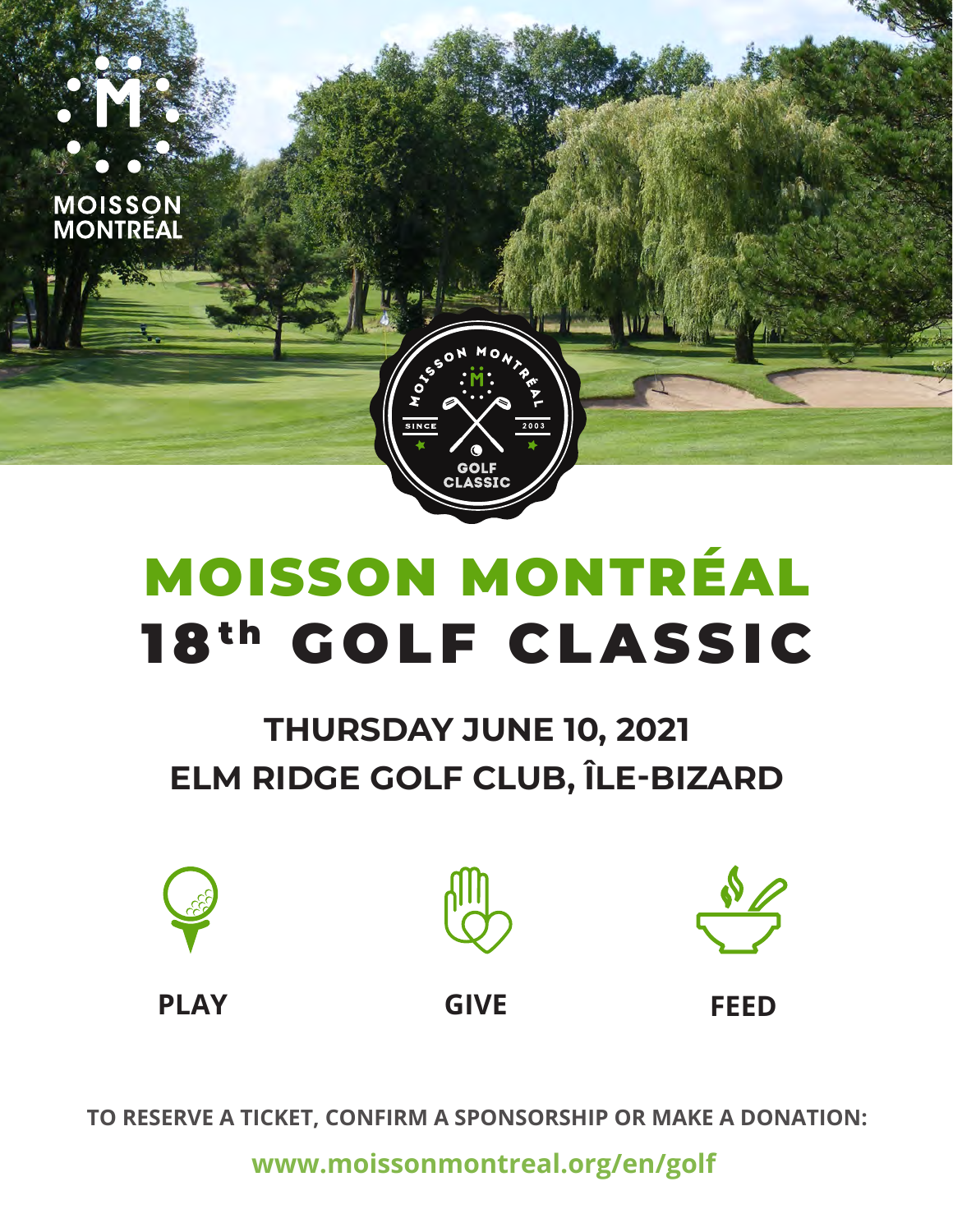



## **2021 COMMITTEE**



#### **HONORARY PRESIDENT**

While we were pleased to see a decrease in the number of people relying on food pantry and meal programs in 2019, the needs are still staggering in the metropolitan area, with close to 600,000 requests for food aid being fulfilled each month by accredited community organizations on the island of Montreal.

Every day, a team of passionate and dedicated volunteers and staff – supported by generous donors – work tirelessly to meet the needs of these organizations.

By partnering with Moisson Montréal's 18<sup>th</sup> Golf Classic, you are joining a great team united in the fight against food insecurity, as an actor of change. I am proud that Maxi and Provigo are longstanding supporters of Moisson Montréal and I invite you to join us in contributing to this great mission.

Thank you for your generosity and see you on the teeing ground!

Glenn Acton Vice President, Discount Fresh Merchandising Loblaw Companies Limited

#### **COMMITTEE MEMBERS OF THE 2021 MOISSON MONTRÉAL GOLF CLASSIC**



**Eddy Savoie Jr.** President, Construction Groupe Savoie Member of the Board of Directors







**Jean-Pierre Haché** Vice President, Quality, Health and Security Bonduelle Americas Long Life

**Rémi Gilbert** Financial Planner Groupe Investors

Executive Director, Moisson Montréal

**Maggie Borowiec** Director, Philanthropy and Communications Moisson Montréal

Moisson Montréal



**Matthew Atwill-Morin** President, Groupe Atwill-Morin inc. **Richard D. Daneau**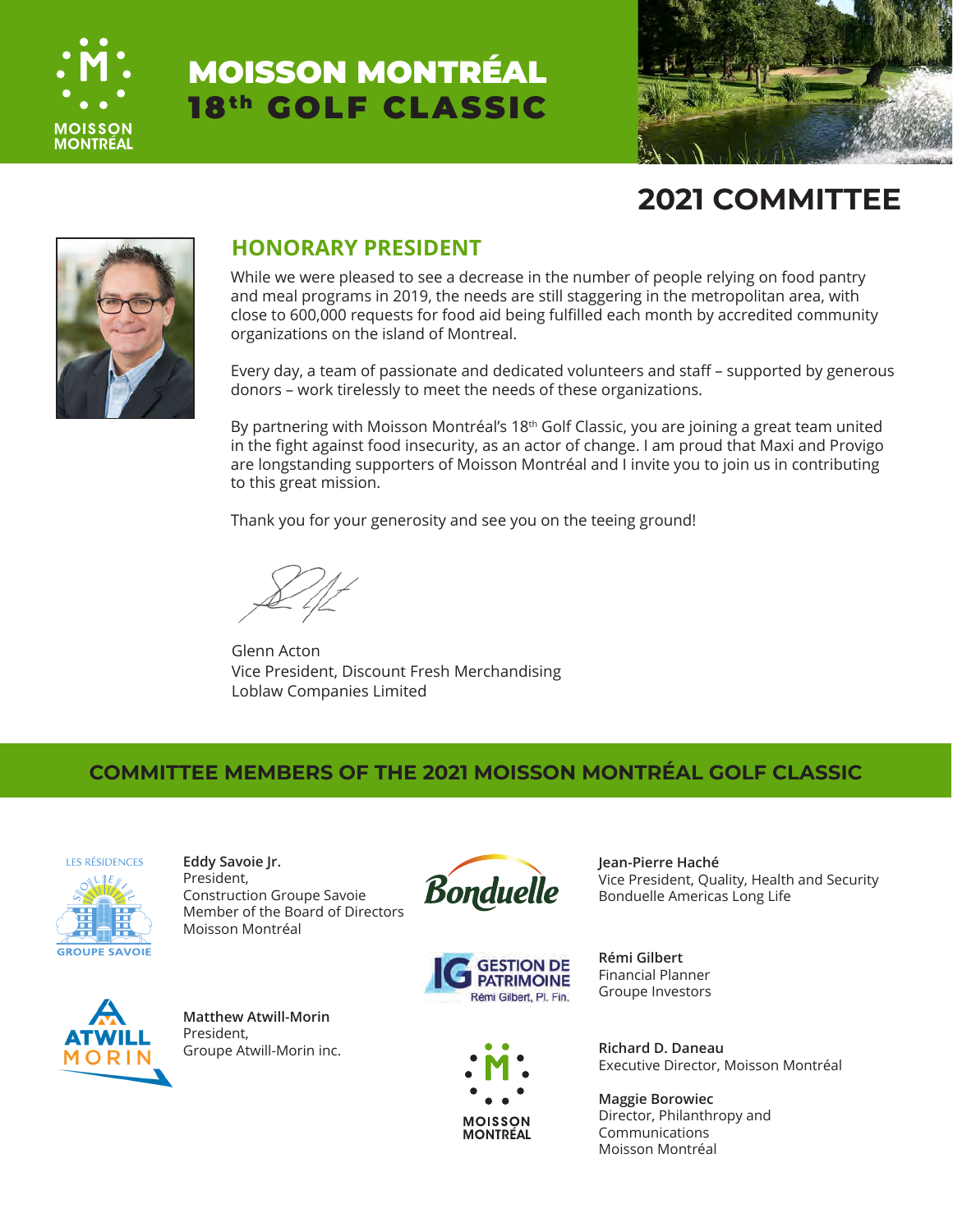



# **GOLF PACKAGES**

## **All golf packages include access to the course, one cart, brunch, 91/2, cocktail and dinner.**

| <b>VIP Foursome Package</b>                                                                                                                                                                                                                                                                            | \$5000 |
|--------------------------------------------------------------------------------------------------------------------------------------------------------------------------------------------------------------------------------------------------------------------------------------------------------|--------|
| The chance to spend the day with a well-known public figure<br>$\rangle\!\rangle$<br>Priority departure<br>»<br>Lunch prepared by a gourmet catering service, delivered directly on the course<br>»<br>Your company logo at your foursome's tee off<br>$\rangle$<br>VIP souvenir gift<br>$\mathcal{V}$ |        |
| <b>Foursome Package</b>                                                                                                                                                                                                                                                                                | \$2700 |
|                                                                                                                                                                                                                                                                                                        |        |
| <b>Individual Player</b>                                                                                                                                                                                                                                                                               | \$675  |
| <b>Foursome + Hole Sponsorship Package</b>                                                                                                                                                                                                                                                             | \$3200 |
| <b>Cocktail and Dinner only</b>                                                                                                                                                                                                                                                                        | \$225  |

### **Golf packages and sponsorships must be paid before June 10h otherwise tournament access may be denied.**

**[TO RESERVE A TICKET, CONFIRM A SPONSORSHIP OR MAKE A DONATION:](http://www.golf.moissonmontreal.org)  www.moissonmontreal.org/en/golf**



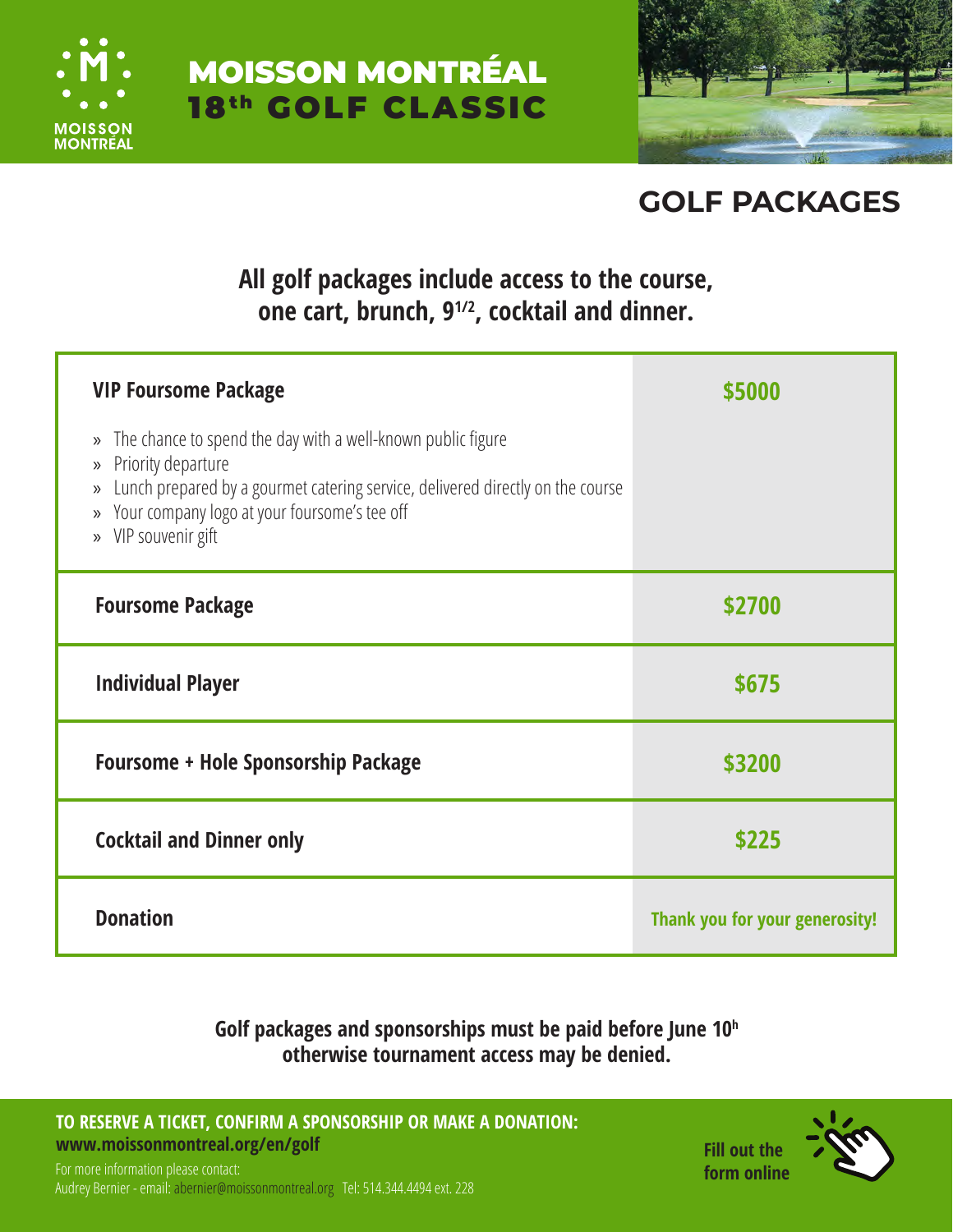



## **SPONSORSHIP PACKAGES**

| \$8000<br><b>PLAYER'S CARTS</b><br>Visibility on both courses, on all players' carts                                                                | Giant poster of sponsors/ Program of the day/ Display on player's carts/ Projector screens at the banquet/ Mention<br>by evening's MC/ Speech at brunch, cocktail or dinner/ Menu / Evening program / 2 golf tickets + cocktail + dinner/<br>Mention in Maxi and Provigo flyers<br>Sponsorship in monetary contribution only                                                            |
|-----------------------------------------------------------------------------------------------------------------------------------------------------|-----------------------------------------------------------------------------------------------------------------------------------------------------------------------------------------------------------------------------------------------------------------------------------------------------------------------------------------------------------------------------------------|
| \$4000<br><b>REFRESHMENT CARTS</b><br>2 refreshment carts to circulate on both courses                                                              | Giant poster of sponsors/ Program of the day/ Display on refreshment carts/ Projector screens at the banquet/<br>Mention in Maxi and Provigo flyers<br>Sponsorship in monetary and product contribution<br>Option of having on site representatives to offer or present products to players (at the sponsor's expense)                                                                  |
| \$4000<br><b>BRUNCH OR COCKTAIL</b><br>1 sponsorship in each category<br>Possibility to have your product served exclusively                        | Giant poster of sponsors/ Program of the day/ Single display in hall or on course/ Projector screens at the banquet/<br>Mention by evening's MC / Speech at brunch, cocktail or dinner/ Menu / Evening program/ 2 golf tickets + cocktail +<br>dinner/ Mention in Maxi and Provigo flyers<br>Sponsorship in monetary and product contribution                                           |
| \$3000<br><b>GOLF BALLS</b><br>Logo of your company on the golf balls                                                                               | Giant poster of sponsors/ Logo in the program of the day/ Display on the field/ Projector screens at the banquet/<br>Mention by evening's MC/2 individual tickets<br>Sponsorship in monetary and product contribution<br>You must provide golf balls or production costs                                                                                                                |
| \$2000<br><b>DINNER OR DESSERT</b><br>Logo on all tables or desserts                                                                                | Giant poster of sponsors/logo in the program of the day/ Single display on the field/ Projector screens at the<br>banquet/ Mention by evening's MC/ 2 golf tickets+ cocktail + dinner/ Speech at brunch, cocktail or dinner<br>Sponsorship in monetary and product contribution<br>You must provide the raw material for the dinner or the printed chocolate plates or production costs |
| <b>\$1000 KIOSK</b><br>Possibility to have a kiosk or a poster on each<br>course                                                                    | Giant poster of sponsors/ Product tasting/ Projector screens at the banquet<br>Sponsorship in monetary and product contribution or services according to your company                                                                                                                                                                                                                   |
| <b>\$550 HOLE</b><br>Your logo at one hole on each course for<br>increased visibility                                                               | Giant poster of sponsors/ Single display on the field/ Projector screens at the banquet<br>Sponsorship in monetary contribution only                                                                                                                                                                                                                                                    |
| <b>AUCTION &amp; LUCKY BALLOONS</b><br>Offer a gift for the activities of the evening<br>Please note that promotional items will not be<br>accepted | Giant poster of sponsors/ Display in the program of the evening for the auction / Projector screens at the banquet<br>Sponsorship in product contribution only                                                                                                                                                                                                                          |
| <b>CUSTOM SPONSORSHIP</b>                                                                                                                           | Do you have a proposition for a custom sponsorship?<br>Contact Audrey Bernier at 514.344.4494 ext. 228 or via email at: abernier@moissonmontreal.org                                                                                                                                                                                                                                    |

#### **REGISTER ONLINE: [www.moissonmontreal.org/en/golf](http://www.moissonmontreal.org/en/golf)**

For more information please contact: [Audrey Bernier - email: abernier@moissonmontreal.org Tel: 514.344.4494 ext. 228](http://www.golf.moissonmontreal.org)